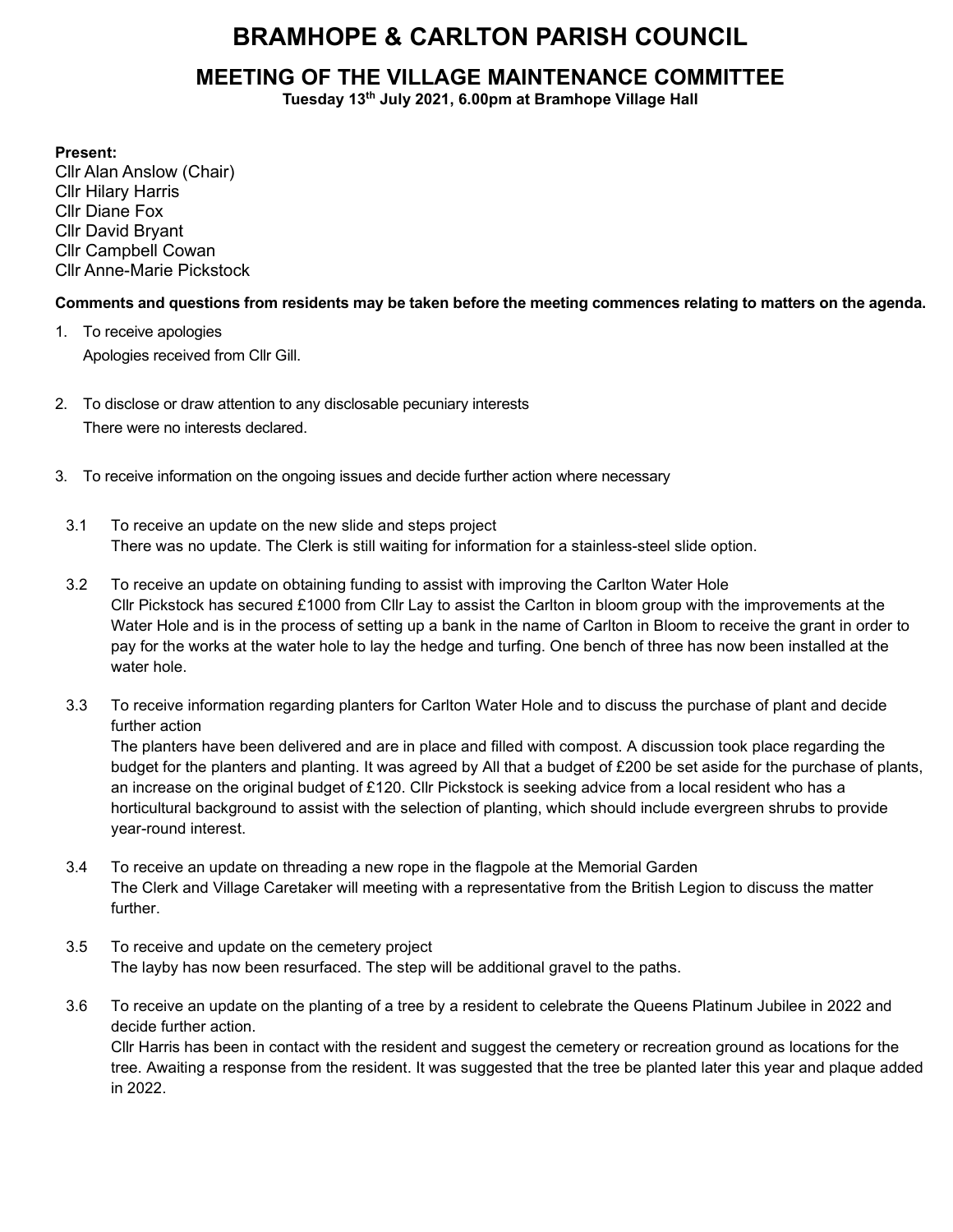3.7 To receive an update on boundary issues relating to Footpath No. 6 and decide further action.

The Clerk and Cllr Anslow have met with two sets of residents regarding boundary issues.

A discussion took place. It was agreed by all that the suggestion that each of the households enter into an agreement with the Parish Council, signed by both parties which confirms the location boundary line and a period of time that the temporary fencing can be left in place in order to for screening planting to establish to help prevent the anti-social behaviour and trespass from the footpath.

The Clerk will draft the content of the agreement for approval.

3.8 To receive an update on the damage to the stone at The Cross and decide further action. A quote for a replacement stone is being sought for the insurance company as the stonemasons have indicated that a repair would be visually unappealing. The repair to the metal cross is estimated at £45.

The Clerk will seek a second quote for a new stone and send the information, including crime reference number to the insurers.

#### 3.9 To receive an update on the Legionella Risk Assessment and decide further action The formal risk assessment report is still outstanding. No results from the water tests have been received. The contractors indicated that they would be in touch within a few days if there were pathogens present that gave cause for concern. It was agreed that the showers should remain out of bounds until the report has been received. A new log, which also records temperature of the water has been created and a digital temperature probe purchased.

#### 3.10 Clerks report

The long-poled hedge trimmer and litter pickers have been ordered and received. The mice have been dealt with and the repairs to the pavilion roof have been undertaken.

4. To receive a report on work completed since 8<sup>th</sup> June 2021

Broken bench at The Knoll has been removed, re-turfing and watering of grave at the cemetery, removal of soil from Carlton planters which has been transferred to the cemetery to level up graves.

#### 5. To receive a report from BiB

A work party has been held at the chapel which included weeding, pruning where necessary and planting geraniums.

Duke of Edinburgh volunteers have been clearing the compost heaps behind the chapel in preparation for the wall repairs. By the end of July BiB will have 6 DOE volunteers. The volunteers work very hard, and the group are grateful for their help.

A very successful litter pick took place on 4 July as part of the Leeds Goes Purple event. Thanks were received for the extra litter pickers. 26 discarded dog poop bags and 20 masks were amongst the litter.

BIB also have a new treasurer.

6. To discuss a request to create a dementia friendly area in the village and decide further action.

The Bramhope Dementia Friends group would like to create a dementia friendly in the village. Possible location is Jubilee Copse. It is likely to be an area with a bench and some planting around it. It was agreed that more information is required. Cllr Harris will meet representatives from the group to discuss the matter informally to gather information. There are potential Issues with parking if the area is to be sited at Jubilee Copse.